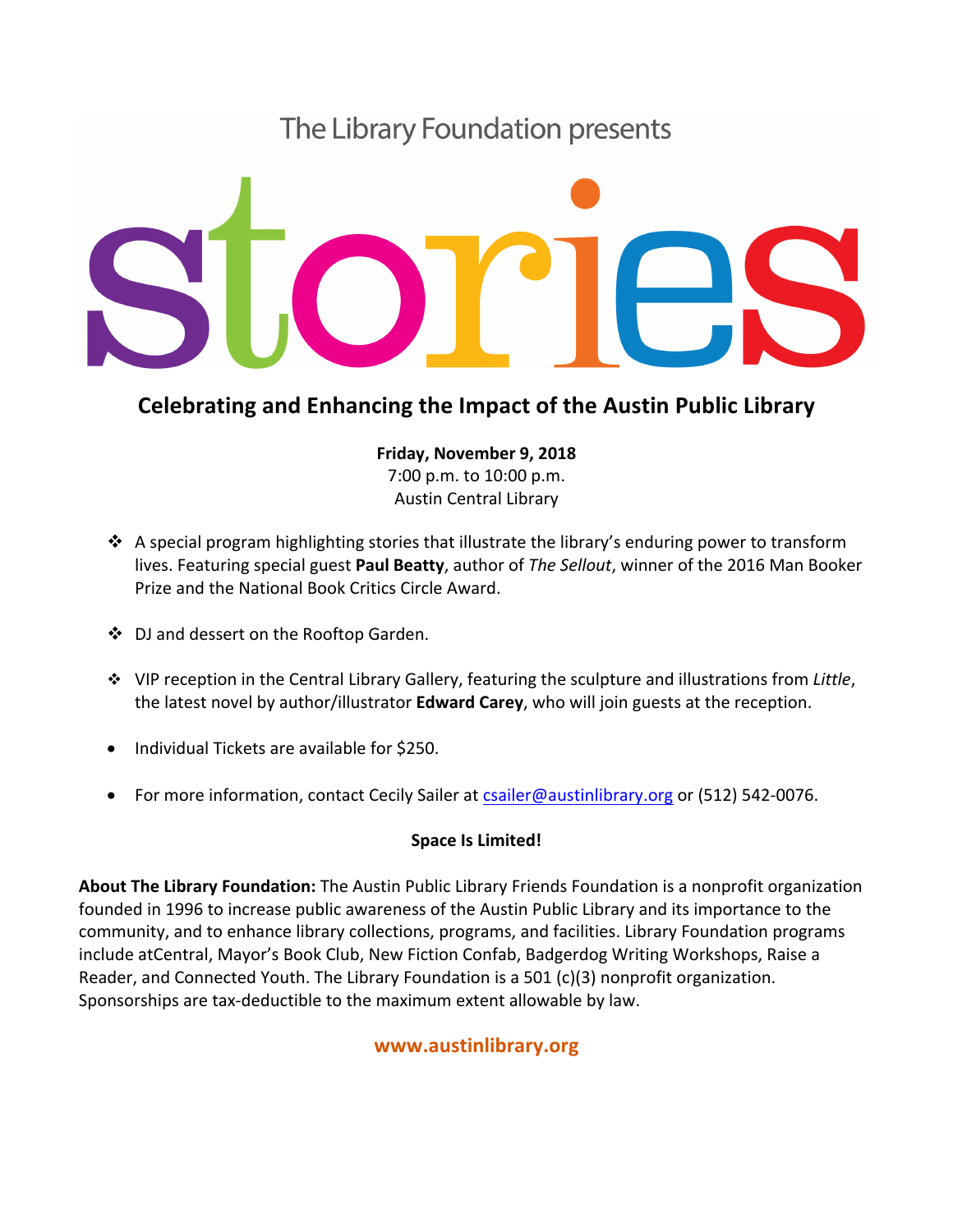# **PRESENTING SPONSOR - \$25,000**

#### **AT THE EVENT**

- Reserved tables for 25 guests with prime seating
- Invitation for sponsor and sponsor guests to attend VIP reception
- Verbal recognition from the stage
- Opportunity to address the audience from the stage

#### **PRINT & MEDIA RECOGNITION**

- Exclusive "brought to you by" credit in the event title artwork. Your company name or logo will be included on all print, media, online, and social media pieces leading up to and following the Gala.
- Lead name/logo placement in:
	- $\circ$  Event invitation mailed to more than 2,000 library supporters and literary patrons
	- $\circ$  Event program and signage
	- $\circ$  Library Foundation newsletter reaching more than 20,000 subscribers
- Live linked logo on Library Foundation website
- Name listing in Library Foundation Facebook, Twitter, and Instagram posts

#### **COMMITMENT DATES FOR INCLUSION IN PRINTED MATERIALS**

- Invitation: September 21, 2018
- Event Signage & Program: October 30, 2018

#### *RECOGNIZED AS A PROGRAM SPONSOR OF THE LIBRARY FOUNDATION'S 2019 atCentral Series & MAYOR'S BOOK CLUB IN ALL PROMOTIONAL MATERIALS, INCLUDING PRINT ADVERTISEMENTS, PROGRAM BROCHURES, AND WEBSITE.*

## **DIAMOND SPONSOR – \$10,000**

#### **AT THE EVENT**

- Reserved table for 10 with prime seating
- Invitation for sponsor and sponsor guests to VIP reception
- Verbal recognition from the stage

#### **PRINT & MEDIA RECOGNITION**

- $\bullet$  Name/logo inclusion in:
	- $\circ$  Event invitation mailed to more than 2,000 library supporters and literary patrons
	- $\circ$  Event program and signage
	- $\circ$  Library Foundation newsletter reaching more than 20,000 subscribers
- Live linked logo on Library Foundation website
- Name listing in Library Foundation Facebook, Twitter, and Instagram posts

#### *RECOGNIZED AS A PROGRAM SPONSOR OF THE LIBRARY FOUNDATION'S 2019 atCentral Series IN ALL PROMOTIONAL MATERIALS, INCLUDING PRINT ADVERTISEMENTS, PROGRAM BROCHURES, AND WEBSITE.*

#### **COMMITMENT DATES FOR INCLUSION IN PRINTED MATERIALS**

- Invitation: September 21, 2018
- Event Signage & Program: October 30, 2018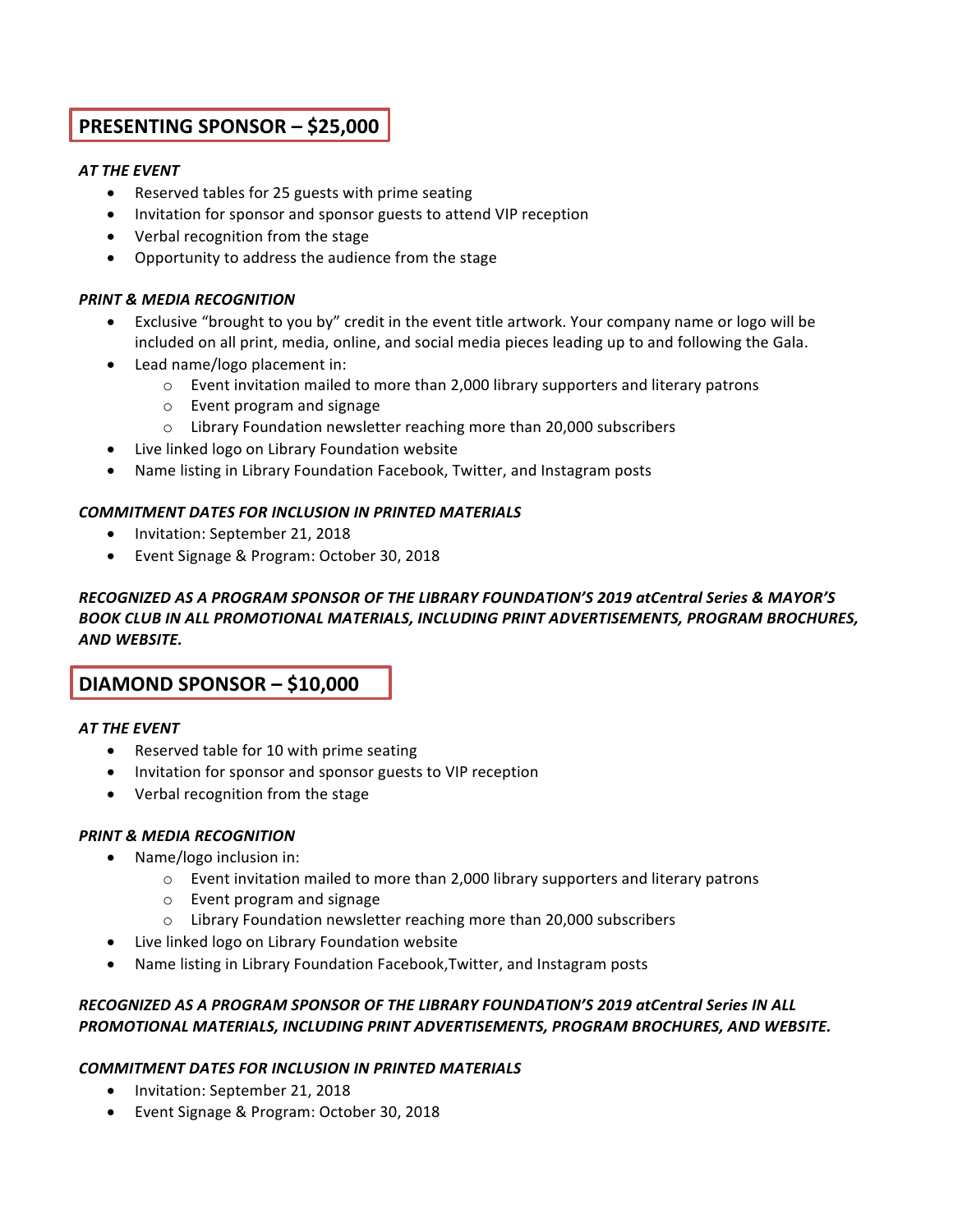# **PLATINUM SPONSOR – \$5,000**

#### **AT THE EVENT**

- Reserved table for 10
- Invitation for sponsor and sponsor guests to VIP reception

#### *PRINT & MEDIA RECOGNITION*

- Name/logo inclusion in:
	- $\circ$  Event invitation mailed to more than 2,000 library supporters and literary patrons
	- $\circ$  Event program and signage
	- $\circ$  Library Foundation newsletter reaching more than 20,000 subscribers
- Name/logo on Library Foundation website
- Name listing in Library Foundation Facebook, Twitter, and Intsagram posts

#### **COMMITMENT DATES FOR INCLUSION IN PRINTED MATERIALS**

- Invitation: September 21, 2018
- Event Signage & Program: October 30, 2018

# **GOLD SPONSOR – \$2,500**

#### **AT THE EVENT**

• Reserved table for 8

#### *PRINT & MEDIA RECOGNITION*

- Name/logo inclusion in:
	- $\circ$  Event invitation mailed to more than 2,000 literary patrons
	- $\circ$  Event program and signage
	- $\circ$  Library Foundation newsletter reaching more than 20,000 subscribers
	- o Library Foundation website
- Name listing in Library Foundation Facebook, Twitter, and Instagram posts

#### **COMMITMENT DATES FOR INCLUSION IN PRINTED MATERIALS**

- Invitation: September 21, 2018
- Event Signage & Program: October 30, 2018